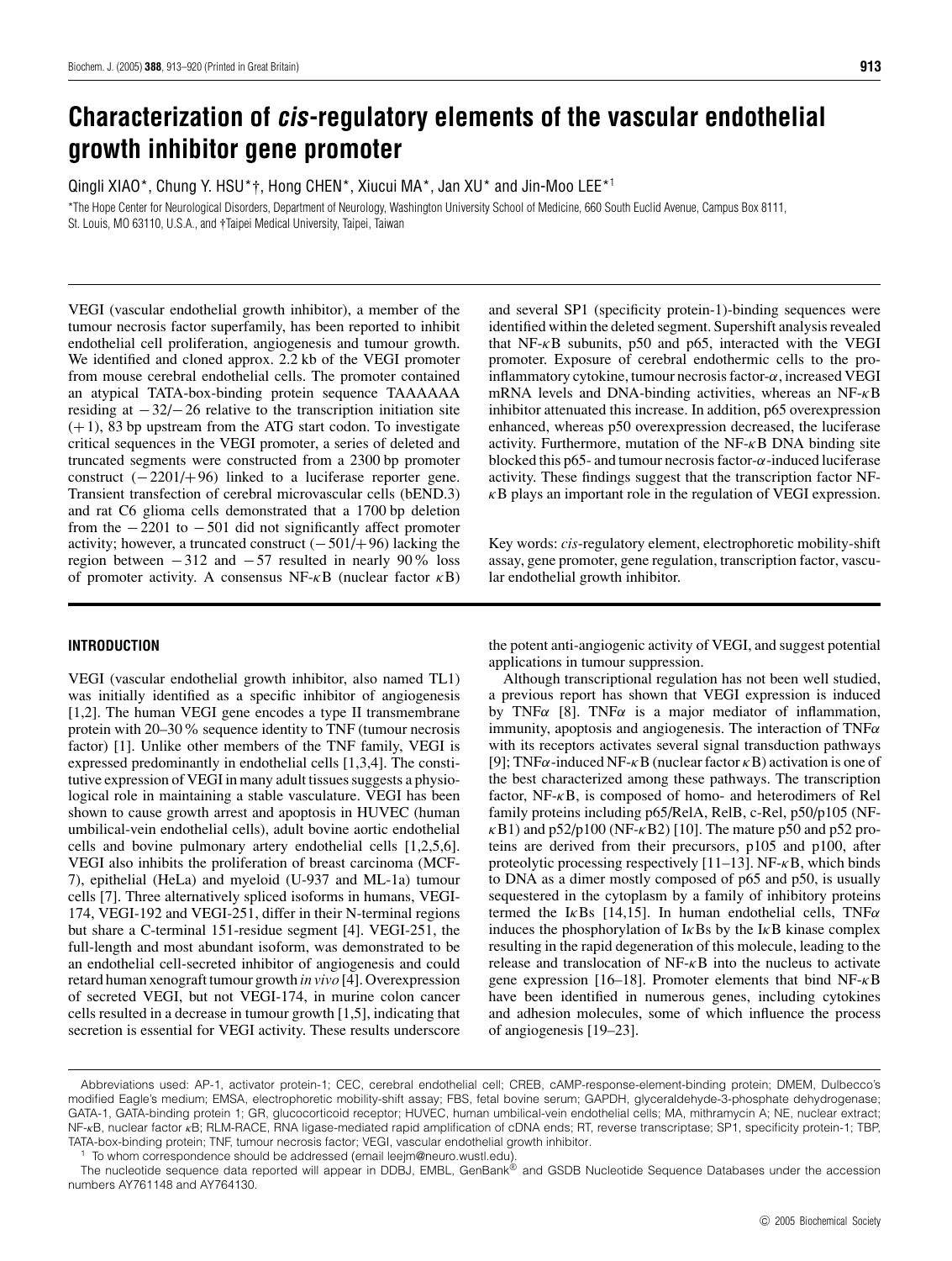Although there is accumulating evidence indicating that angiogenesis is regulated by both positive and negative regulatory factors, the regulatory mechanisms balancing the angiogenic versus angiostatic drive remain poorly understood. VEGI has been shown to be a potent inhibitor of angiogenesis [1,2], and its expression in HUVEC was inducible by TNF $\alpha$  and interleukin-1 $\alpha$ [8]. Thus studying transcriptional regulation of VEGI may help elucidate how physiological and pathological angiogenesis is regulated. In the present study, we investigated the full-length mouse VEGI promoter, and examined regulatory elements that were involved in basal and TNFα-induced VEGI expression.

# **EXPERIMENTAL**

## **Cell culture and treatment**

Primary cultures of murine CECs (cerebral endothelial cells) were prepared as described previously [24] and grown in DMEM (Dulbecco's modified Eagle's medium) with  $10\%$  (v/v) FBS (fetal bovine serum). Rat C6 glioma cells were obtained from the A.T.C.C. (Manassas, VA, U.S.A.) and maintained in Ham's F-12K medium with 15%  $(v/v)$  horse serum and 2.5% FBS. The transformed mouse CEC line, bEND.3 (A.T.C.C.), was grown in DMEM with 10% FBS. Media were supplemented with 100 units/ml penicillin/streptomycin mixture. All of the aforementioned cells were grown at 37 °C in a 5 % CO<sub>2</sub>, 95 % air incubator. For TNF $\alpha$  treatment, CECs were maintained in DMEM with 0.5% FBS and treated with 20 ng/ml recombinant mouse TNF $\alpha$  (R & D Systems, Minneapolis, MN, U.S.A.) for different time periods. To investigate the effect of  $NF-\kappa B$  and SP1 (specificity protein-1) inhibitors, cells were pretreated with  $50 \mu g$ / ml of the NF-κB inhibitor, SN50 (Biomol Research Labs, Plymouth Meeting, PA, U.S.A.) for 3 h, and/or with 10 nM of the SP1 inhibitor, MA (mithramycin A) (Sigma-Aldrich, St. Louis, MO, U.S.A.) for 6 h, then exposed to 20 ng/ml mouse  $TNF\alpha$  for an additional 3 h. Subsequently, cells were used for RNA isolation or nuclear protein extraction.

## **5 -RLM-RACE**

5- -RLM-RACE (RNA ligase-mediated rapid amplification of cDNA ends) was performed to identify the mouse VEGI transcription initiation site by using First Choice™ RLM-RACE kit (Ambion, Austin, TX, U.S.A.) according to the manufacturer's instructions. Briefly,  $10 \mu$ g of RNA from mouse CECs was dephosphorylated to remove the free 5'-phosphate group. Tobacco acid pyrophosphatase was then used to specifically remove the cap structure from mRNA molecules. An RNA oligonucleotide was next ligated to the newly decapped mRNA using T4 RNA ligase and the resulting RNA was reverse-transcribed using Superscript III Platinum (Invitrogen, Carlsbad, CA, U.S.A.) and  $oligo(dT)_{15}$ primers. Outer and nested hot-start PCRs were conducted using Platinum *Taq* High Fidelity DNA polymerase (Invitrogen) with adaptor and gene specific primers. The gene-specific antisense primer 5'-GGCAGCACTTCCACTGGGACTCCTTCT-3' and the nested PCR primer 5'-GCTCCTCTGCCATCCTTCTGCTGTCT-3' were designed for RACE based on the sequence of mouse VEGI cDNA. The nested PCR products were then cloned into pGEM-T easy vector (Promega, Madison, WI, U.S.A.). For sequencing, 15 independent clones were selected.

## **Quantitative real-time PCR and RT (reverse transcriptase)– PCR analysis**

Total RNA was isolated from CECs using TRI Reagent (Molecular Research Center, Cincinnati, OH, U.S.A.). Real-time PCR was performed using an ABI Prism 7000 Sequence Detection System following the manufacturer's instructions. Reactions in a final volume of 25  $\mu$ l contained, 1  $\mu$ l of sample cDNA (40 ng of total RNA), 0.5  $\mu$ M primers, 12.5  $\mu$ l of 2 × PCR SYBR Green master mix (ABI) and 0.25 unit of uracil DNA glycosylase (Invitrogen). The amplification programme included an initial step at 50 *◦*C for 2 min, the denaturation step at 95 *◦* C for 10 min, followed by 40 cycles of denaturation at 95 *◦* C for 15 s, and finally annealing and extension at 60 *◦* C for 1 min. SYBR Green fluorescence was measured after each cycle. The specific amplification was subjected to melting curve analysis. The relative VEGI mRNA level was normalized to the mouse GAPDH (glyceraldehyde-3-phosphate dehydrogenase) or cyclophilin internal control in the same sample. Primer sequences to amplify the mouse VEGI, GAPDH and cyclophilin cDNAs were the following: VEGI forward, 5'-TCCCCGGAAAAGACTGTATGC-3'; and VEGI reverse, 5'-CT-GGGAGGTGAGTAAACTTGCT-3'; GAPDH forward, 5'-GCA-TGGCCTTCCGTGTTCCTA-3'; and GAPDH reverse, 5'-CCTT-CAGTGGGCCCTCAGATG-3'; cyclophilin forward, 5'-GGTG-AGCGCTTCCCAGATGAGA-3'; and cyclophilin reverse, 5'-AC-CCAGCCAGGCCCGTAGTG-3'. Each PCR assay was run in triplicate.

For RT–PCR analysis, VEGI was amplified with a forward primer 5'-AGAAACAAACCCCAGCACCAC-3' and a reverse primer 5'-AAGGAGATGTCACTGACG-3'. β-Actin was used as internal control.

#### **Construction of reporter plasmids and cell transfection**

The 2.3 kb fragment of mouse VEGI promoter was generated by PCR using Platinum *Taq* High Fidelity DNA polymerase (Invitrogen) with mouse genomic DNA as a template. This approach used a forward primer from the 5'-upstream of genomic sequence with an EcoRV site (underlined) (5'-TAG-GATATCGCCCAACAGTGCCGCTC-3') and a reverse primer from the downstream of the initiator methionine codon with a BamHI site (underlined) (5'-CGCGGATCCGCTCCTCTGCAA-TCCT-3<sup>'</sup>). The start codon ATG was mutated to ATT to generate non-fusion expression construct. This fragment was cloned into pGL3 Basic vector (Promega) located upstream of the luciferase reporter gene. A series of 5'-deleted constructs were generated by PCR using the following forward primers with an EcoRV site (underlined): F2 (5'-GATATCGCTTCTCTGGTG-TCACCCCTCC-3'), F3 (5'-<u>GATATC</u>GTAGGGCGGGTACCTT-TCTGAC-3'), F4 (5'-<u>GATATC</u>CTCCTCCTCCAGGGACTTTC-CT-3'), F5 (5'-GATATCGTTTCTGTTGTAGGCGGCGCATT-3′), F6 (5′-<u>GATATC</u>CTCAGTGTGACAGCTGCTCTCT-3′). Truncated construct was generated by PstI restriction digestion. Site-directed mutagenesis of the  $NF- $\kappa$ B$  element was performed using a mutagenic primer as follows: wild-type, 5'-CCT-CCTCCAGGGACTTTCCTGACTTC-3', and mutation, 5'-CC-TCCTCCAGAGCTCTTCCTGACTTC-3' (mutated nucleotides are underlined). For co-transfection analysis, the mouse NF- $\kappa$ B p65 and p50/p105 cDNA were cloned into pcDNA3.1 (Invitrogen) respectively. All constructs were confirmed by sequence analysis.

C6 glioma cells were transfected in six-well plates with  $1 \mu$ g of reporter plasmid, or co-transfected with  $1 \mu$ g of pcDNA3.1 or pcDNA3.1-based expression vectors p65 or p50/p105 along with  $1 \mu$ g of reporter plasmid. Transient transfection was performed using Effectene (Qiagen, Valencia, CA, U.S.A.) following the manufacturer's instructions. Transfection of bEND.3 cells was performed using calcium phosphate co-precipitation following the manufacturer's instructions (BD Biosciences, Palo Alto, CA, U.S.A.). As an internal control, the pRL-SV40 vector was introduced into each transfection and leads to constitutive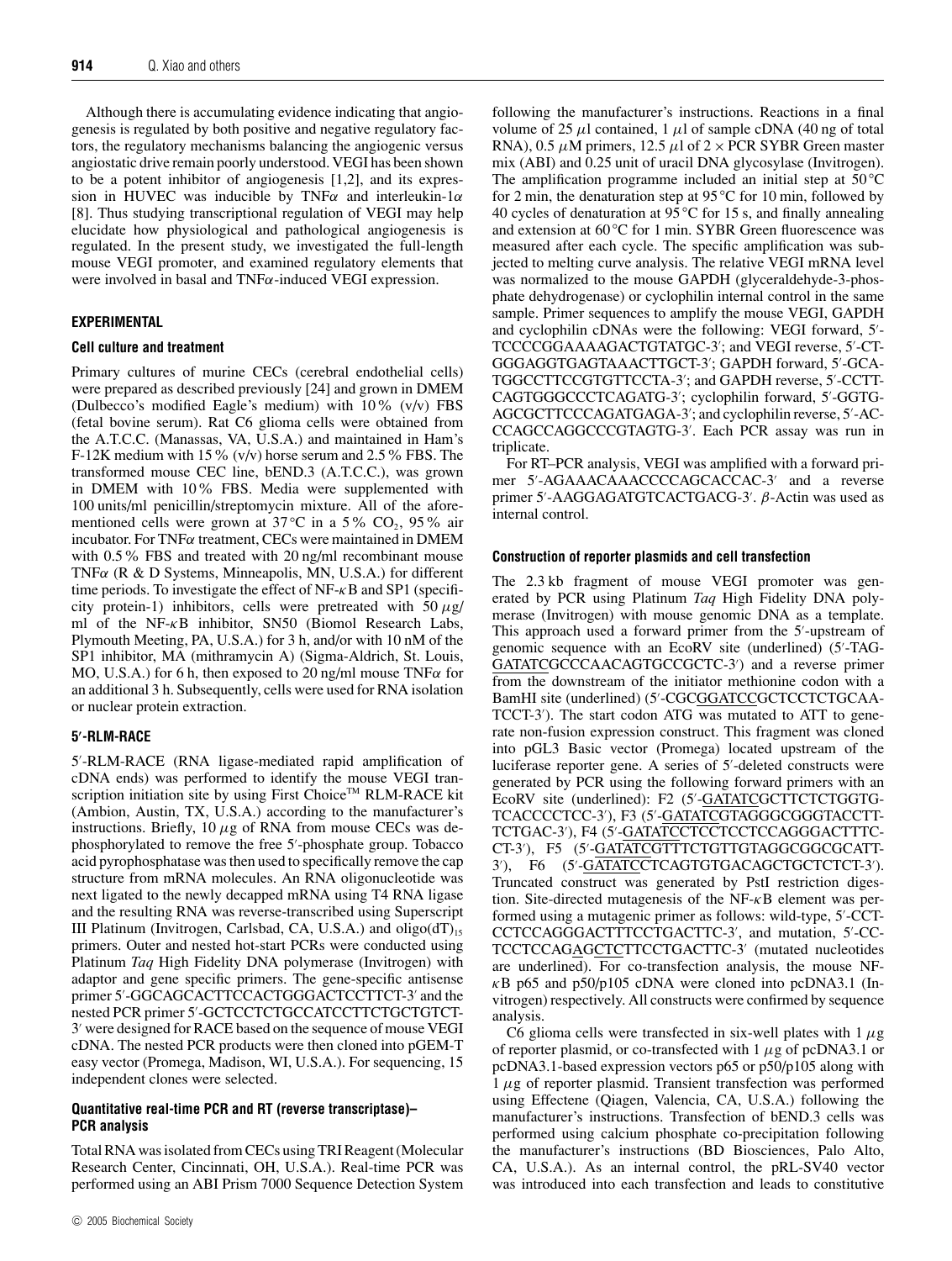expression of *Renilla* luciferase. Furthermore, a pEGFP vector was used to monitor the transfection efficiency by fluorescence microscopy. Cells were harvested 48 h post-transfection, and assayed for reporter gene activity with the Dual-Luciferase Reporter Assay System (Promega).

#### **NE (nuclear extract) preparation and EMSA**

NEs were prepared from mouse CECs as described in [25] with modifications [24]. Protein concentrations were determined using the Lowry method. PAGE-purified double-stranded oligonucleotides were end-labelled with  $[\gamma^{-32}P]ATP$  (PerkinElmer, Boston, MA, U.S.A.) by T4 polynucleotide kinase (Promega). EMSA (electrophoretic mobility-shift assay) was performed in a total volume of 20  $\mu$ l with 20  $\mu$ g of nuclear protein, 1  $\mu$ g of poly(dI-dC) and 10 000–20 000 c.p.m. of labelled probe for 20 min at room temperature (22–25 *◦* C) [25]. For competition experiments, unlabelled oligonucleotides at 50-fold molecular excess were added 10 min before the addition of the radiolabelled probe. For supershift assays, the NEs were incubated with 2  $\mu$ g of anti-p65 or anti-p50 antibody [NF- $\kappa$ B p65 (A) sc-109x and NF-κB p50 (NLS) sc-114x; Santa Cruz Biotechnology, CA, U.S.A.] respectively, for 15 min before the addition of the labelled probe. After incubation with the labelled probe for an additional 20 min, samples were subjected to native 6% PAGE and visualized by exposing the dry gel to a Kodak film. The following oligonucleotides were used for the EMSA:  $NF-\kappa B$ , 5'-TCCTCCAGGGACTTTCCTGACTTC-3' (which corresponds to the predicted NF- $\kappa$ B site at  $-246/-223$ ), and SP1, 5'-<br> $\kappa$ TAGGCGGCGCATTCCCTAGCCGGGCAGGGCAGGCTG-3-  $(-95/-60)$ .

#### **Statistical analysis**

Results are expressed as the means  $\pm$  S.D. for at least three independent experiments. Statistical differences between means were determined using one-way ANOVA followed by Bonferroni's *post hoc* test or two-tailed Student's *t* test when appropriate. *P* < 0.05 was considered statistically significant.

#### **RESULTS**

## **TNF***α* **induction of VEGI in mouse CECs**

To investigate the regulation of VEGI gene expression, we examined the induction of gene expression in CECs treated with 20 ng/ml TNF $\alpha$  for 1, 3, 6, 12 or 24 h. Total RNA was extracted from the cells and used to perform RT–PCR and quantitative real-time PCR. TNF $\alpha$  rapidly increased the expression of mouse VEGI mRNA in a time-dependent manner, without affecting the transcription of the β-actin gene (Figure 1A). Peak expression (12-fold higher than basal expression) occurred within 3 h of treatment (Figure 1B). These results are in agreement with a previous study that demonstrated  $TNF\alpha$ -induced VEGI expression in HUVEC [8].

#### **Genomic structure of mouse VEGI**

To amplify the full-length mouse VEGI coding sequence from reverse-transcribed mouse CEC cDNAs, a pair of primers was synthesized according to previously published sequences [8]. Sequence analysis of the cloned cDNA revealed a 759 bp open reading frame encoding a peptide with 252 amino acids (GenBank® accession number AY764130). This cDNA contained 5 bp that were different from published sequences [8], resulting in a change in two amino acids. All the nucleotides were found within exon 4, including bp537T > C, bp538G > A, bp543C > T, bp653T > C



**Figure 1 TNF***α***-induced VEGI gene expression in murine CECs**

RNA derived from CECs treated with 20 ng/ml TNF $\alpha$  for times indicated was subjected to RT–PCR using VEGI and actin primers (**A**). The same RNA was analysed for VEGI mRNA by real-time PCR, normalizing to GAPDH mRNA (**B**). Results are representative of experiments performed in triplicate with similar results.  $^{\star\star}P < 0.01$  compared with 0 h using ANOVA and Bonferroni's post hoc test.

and  $bp672G > A$ . (Mistakes were found in the published cDNA sequence of VEGI, e.g., at bp537, we found C instead of T.) A GenBank® database search by BLASTN analysis using the cloned mouse VEGI cDNA was performed. We noted a sequence from a mouse PAC clone, RP23-20K13 (AL691468) and another from a genomic contig (NT 039262, strain C57BL/6J) identical with our cloned sequence. Detailed sequence alignment demonstrated that mouse VEGI is encoded by four exons, which span 15.4 kb from bp 61139953–61155395 on chromosome 4 (excluding the 5'untranslated sequence) (Figure 2A). Mouse VEGI-252 contains a hydrophobic transmembrane region near the 5'-end (amino acids 40–60) and the carboxyl domain shows high homology to TNF (amino acids 96–252). The N-terminal cleavage site of soluble VEGI is between the amino acids 61 and 62. Several potential sites for post-translational modification exist, including an N-glycosylation site (amino acids 137–140), cAMP-dependent protein kinase phosphorylation site (amino acids 103–106) and a protein kinase C phosphorylation site (amino acids 101–103).

The 5'-RLM-RACE was employed to map the 5'-end of the mouse VEGI transcript, resulting in the amplification of a major PCR product of approx. 200 bp (Figure 2B). The PCR product was gel-purified, cloned into pGEM-T easy vector and sequenced, then aligned to the mouse PAC clone, RP23-20K13 (containing complete VEGI cDNA). From the sequence of 15 independent clones, a major transcription initiation site was identified corresponding to an adenosine nucleotide located 83 bp upstream from the ATG start codon (Figure 2C).

#### **Sequence analysis and functional mapping of the VEGI promoter**

A GenBank<sup>®</sup> database search using BLASTN analysis of the  $5'$ untranslated region and cDNA coding sequence of mouse VEGI was performed to identify the 5'-flanking region by sequence overlap. The proximal 2.2 kb 5'-flanking region of mouse VEGI was first isolated by PCR from CEC genomic DNA, cloned into the pGEM-T easy cloning vector, and sequenced by genomic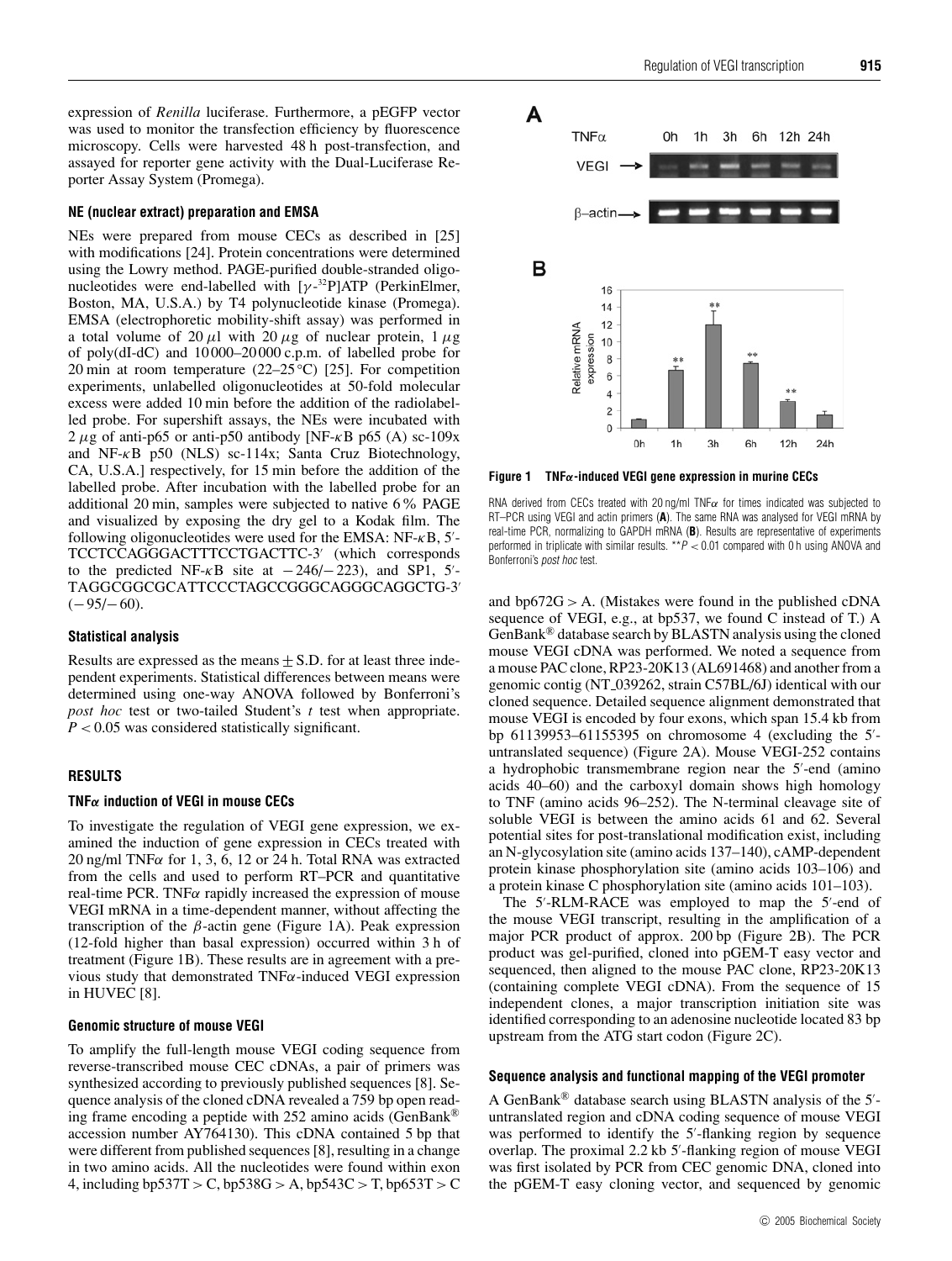

**Figure 2 Genomic organization of the mouse VEGI gene**

(**A**) Schematic representation of the mouse VEGI genomic structure. The transcription initiation site is indicated by the  $\rightarrow$ , and approx. sizes of the introns are indicated. The number of residues encoded by each exon, the genomic contigs and PAC clones that contain the genomic DNA are also shown. (B) Gel analysis of the nested PCRs from 5'-RLM-RACE with RNA derived from CECs. (**C**) Sequence of the transcription initiation site (underlined) of mouse VEGI cDNA.

walking using the designed primers (Figure 3, GenBank<sup>®</sup> accession number AY761148). The 5'-flanking sequence of mouse VEGI was then analysed using the database software TESS (Transcription Element Search System) and Signal Scan. This genomic fragment did not contain the typical TATA and CAAT boxes in close proximity to the transcription start site. However, an atypical TBP (TATA-box-binding protein)-binding sequence TAAAAAA, located at  $-32/-26$  relative to the transcription initiation site  $(+1)$ , was identified. Potential binding sites for transcription factors, such as NF-κB, SP1, CREB (cAMPresponse-element-binding protein), AP-1 (activator protein-1), NF-1, GR (glucocorticoid receptor) and GATA-1 (GATA-binding protein 1) were also identified in the 5'-flanking region of mouse VEGI gene (Figure 3).

To demonstrate the activity of the VEGI promoter, the 2297 bp (−2201/+96) fragment was subsequently cloned into a pGL3 basic vector and transfected into C6 glioma cells and bEND.3 transformed CECs. These cells were utilized because of superior transfection efficiencies compared with primary CECs, and were not activated by any stimuli (e.g.  $TNF\alpha$ ). Luciferase activity in cells transfected with the −2201/+96 reporter construct was 27–35-fold higher than that in cells transfected with the promoterless control plasmid pGL3 (Figure 4A), indicating that *cis*acting elements were present in the VEGI promoter construct. To map further the regions responsible for transcriptional regulation, a series of deletions were constructed from the 5'-terminus of the promoter fragment (from bp  $-2201$  to bp  $+2$ ). These constructs were then transfected into the above cells, and luciferase activity was normalized to control *Renilla* luciferase activity.

Results of the transfection experiments are shown in Figure 4. The luciferase activity of the longest cloned promoter fragment (−2201/+96) was arbitrarily defined as 100%. A short promoter fragment spanning bp  $-501$  to  $+96$  showed 120% of this activity; further deletion to  $-105$  bp significantly decreased the promoter activity to 40% (C6) and 55% (bEND.3) (Figure 4A). Two PstI sites at −312 and −57 permitted the creation of a

c 2005 Biochemical Society

truncated construct derived from  $-501$  to  $+96$ , lacking the region between −312 and −57. Both C6 and bEND.3 cells transfected with this construct exhibited  $\langle 15 \rangle$  of the activity of that of the −501/+96 promoter fragment (Figure 4B), indicating that the −312/−57 region was critical in the regulation of basal VEGI expression.

# **Identification of transcription factors that regulate VEGI gene expression**

Computer prediction analysis (TESS and Signal Scan) of putative regulatory elements located in the critical 256 bp region (from  $-312$  to  $-57$ ) suggested binding sites for NF- $\kappa$ B and SP1 transcription factors. The NF- $\kappa$ B binding site was located at  $-239/$ −230. In addition, five SP1 binding sites were identified, three in a cluster located at  $-93$  to  $-60$  (Figure 3). To examine which of these potential transcription binding sites might play a role in VEGI gene regulation, we performed experiments using pharmacological inhibitors. Murine CECs were pretreated with the NF- $\kappa$ B inhibitor SN50 or the SP1 inhibitor MA in the presence or absence of  $TNF\alpha$ , and VEGI mRNA levels were determined using real-time PCR. Basal VEGI expression was significantly decreased by SN50, but not by MA (Figure 5A). Furthermore, the TNF $\alpha$ -induced expression was markedly attenuated by SN50, but not by MA, and combination of both inhibitors had no further effect suggesting that  $NF- $\kappa$ B$  is an important regulator of basal and induced VEGI expression (Figure 5A). To confirm the activities of the two inhibitors, EMSAs were performed to determine the factor binding to the specific DNA sequences. SN50 markedly attenuated the TNF $\alpha$ -induced binding activity of NF- $\kappa$ B to the VEGI promoter binding site (Figure 5B); likewise, MA decreased  $TNF\alpha$ -induced binding to the SP1 consensus sequence (Figure 5C), confirming the inhibitory activity of these agents. Excess unlabelled oligonucleotide competed with both protein–DNA complexes efficiently, suggesting that proteins bound specifically to the consensus sequence. Consistent with the above results, SN50 also inhibited basal and  $TNF\alpha$ -stimulated luciferase activity in C6 and bEND.3 cells transfected with the VEGI promoter construct (Figure 5D).

 $NF- $\kappa$ B transcription factors are protein dimers of several$ possible subunits, including p65, p50, p52, RelB and c-Rel [26– 29]. These proteins dimerize to form hetero- or homodimers, depending on the combination, may act as transcriptional activators or repressors [30–34]. To investigate further the specific  $NF-\kappa B$  subunits involved in DNA binding, anti-p65 and anti-p50 antibodies were incubated with NEs before EMSA. Under basal and  $TNF\alpha$ -induced conditions, two major bands of DNA binding complexes were identified. Incubation with the p50 antibody strongly interfered with the binding of both bands, resulting in a single supershifted band; in contrast, the p65 antibody selectively decreased binding activity of the upper band, with little effect on the lower band (Figure 6A). These results are consistent with the contention that the upper band predominantly represents a p50:p65 heterodimer, although the lower band represents a  $p50:p50$  homodimer, and suggest that TNF $\alpha$  increased the binding of both complexes. These findings are consistent with previous reports that have demonstrated two similar bands of DNA binding complexes [35–38].

To investigate the functional role of  $NF - \kappa B$  in the transcriptional regulation of VEGI expression, we cloned the p65 and the p50/ p105 genes into pcDNA3.1. These plasmids were co-transfected with the reporter construct containing the  $-501/+96$  VEGI promoter segment into C6 glioma and bEND.3 cells, and luciferase activity was monitored. Co-transfection of the reporter gene with the p65 plasmid increased transcriptional activity of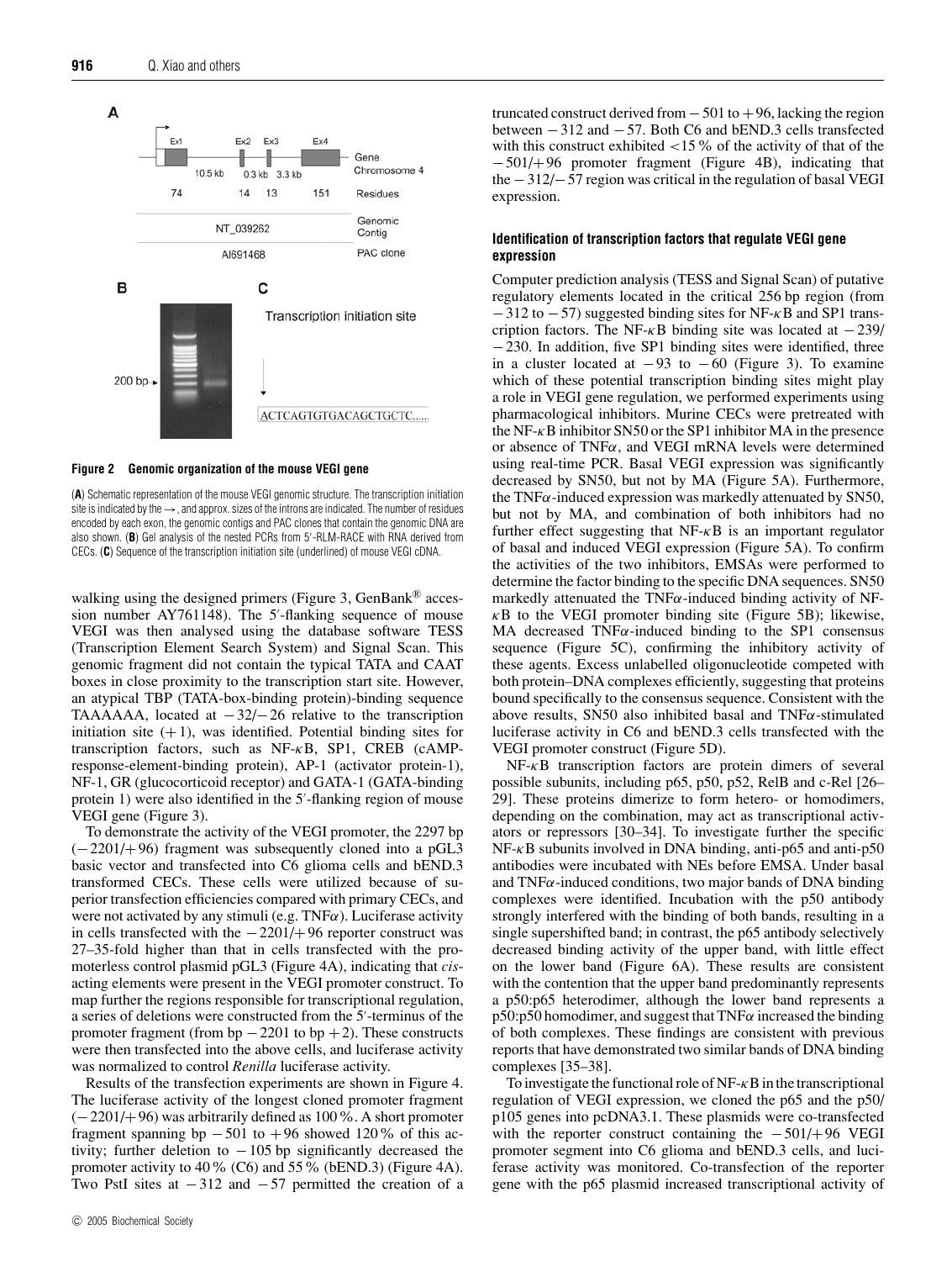| -2201   | GCCCAACAGTGCCGCTCTTGGTCACTGATGTCAAAGAAATAAAAGTGAGTTTGCACAAAG          |
|---------|-----------------------------------------------------------------------|
| $-2141$ | ACCTGTACATGAATATTCATAACAGTTTCATGCATAATAGCTAGACATAATTCAAATGCC          |
| $-2081$ | CTTCAGTGGGTAAGGTTAAACAAATTGGAACATCTGTACCCTAGTAGAGCTCTCTGTCAT          |
| $-2021$ | TAAAAGAAATGTTAAGTAACAATGGCAAAGATCTGGGAGAATCGCAAAGATCCATTTCTT          |
| $-1961$ | AGTAGGTTTGCTACCTCAAGCATGGATAAGCAGGGGCCATAAAAGCTACCCTTTGATGGA          |
| $-1901$ | ATTCACCTCAACAGTTGTTAGTTATGAATCAAGTACCCATTGCCAAGCCAGGAGGAACAT          |
| $-1841$ | CTGCATGACTTAGCACCTTCCCTCCCAGCTTTGATGGCGGTCCAATGGAAGTGACAGAAA          |
| $-1781$ | GAGCCAAGCCAAGTCAGAGCATTTGGTGACAGAGAAGATGGGATGCCTCGAAAGCATTGA          |
| $-1721$ | GGATAGTATCACTCCCAGCTGGAGGGAAGGGATGCAGCAAAGGAGGAATAGGGGAATGGG          |
| $-1661$ | GAGAGAAATCAGAAGCTTCCCCAGCAGAGAAAACACCGTGGGTGAGCATTAGACTGTAGA          |
| $-1601$ | GGACTGGAGAATCTACATCTTGGGAACATAGGAAAGGTGAGTCTGGGCCCCGGGGAGGAT          |
| $-1541$ | TGACAGCAGGTAGTGTCCAGGCCAAGGGCTTTCCGAAATACTGAGAGGAACTGGGTTGTG          |
| $-1481$ | TTCAAGAATAGGGGCCACCAAACAGGGACATGCCATGGGCTACTCTAGGTGCCTGGTTTC          |
| $-1421$ |                                                                       |
| $-1361$ | CTTCCTTCCTTCCTTCCTTCTTTTCTTCCTTCATTCTGCATGTATATGTGCCACAGTGTA          |
| $-1301$ |                                                                       |
| $-1241$ | TAAAGCCAAACCAT <b>CAGGCTTGGCAAGAAGCACTT</b> GCGCCTGCTGAGCCAGCTCACAGGC |
| $-1181$ | CATGGATTCCTAATTGCTGTAGACCACCTTTATACAGGGTCCTCTATGCTTCTCTGGTGT          |
| $-1121$ | CACCCCTCCCCACCTCCAAGACTGAATTCAAGCCCCACCTCCTCTTCCAGAAGGGGATTC<br>SP1   |
| $-1061$ | AGTCCTCCAAATGGAGGCAGAGAGATCTCAGTGAGTTTGACGTCAACTTGGTCTACCTAT          |
|         | <b>CREB</b>                                                           |
| $-1001$ |                                                                       |
|         | $NF-1$<br>TBP                                                         |
| $-941$  | AGAAGAAGAAGAAGAGGAAGGAAGTGGGGGAGGAAGAAGGGAAATGAAAGAGAAAATA            |
| $-881$  | GAAAAAGAAAGAATGAGAAAAAGAAAAGCAGTTGTCTCAGGATGAAATAAGTCGATAATA          |
| $-821$  | AGTCAATTGATATTTGCCTCCCAGCATTGGGTTAAAAAGCAAGTGTTTAGTGAATGCTAG          |
| $-761$  | CACATATCAGCTGCCATGCCCTCTCCCATCCACAGCCAACATAGGCAAGGTAAACCACTG          |
| $-701$  | GCATTAAGTTAACTTTGGGACAAAGGAGTACAGAAGCCTATGTCATTATCTCTCTGACAG          |
| $-641$  |                                                                       |
| $-581$  | TCACAGGCTATGCCCATGTCTAATTGTAACTTAAAATGGACATCTTCCTGGCTCTGCTCT          |
| $-521$  | CTTCCATCCAGAATGACGTAGGGCGGGTACCTTTCTGACTGTCAGTACTTCCATCTATAG          |
|         | GATA-1<br>SP1<br>$NF-1/L$                                             |
| $-461$  | AATGACAGGGAGATAAGACGGTTTGTGGCGCTTGGCAAGGGGCTGATGTGAACGTGATTT          |
| $-401$  | CCATTTCCTGTTGCAAGCCACACACCTCCTAGTCCCTCACTTTCACTTCCAGAAGGAACA          |
| $-341$  | CACTTCCCAGACCAGCTCGGCTGGCTGCAGTCCAGGGCAGGAGCAGGTACATTTTAATTT          |
|         | SP1<br>SP1<br><b>NFB</b>                                              |
| $-281$  | GCCCCACCCATTGACTTAATGTATTCTTGATCTCCTCCTCCAGGGACTTTCCTGACTTCC          |
| $-221$  | TTCTGTAAATGAAGGAAAGAGCACATGAGCATACTGTACATAAATATGCTTGGGAAAGCT          |
| $-161$  |                                                                       |
|         | SP1<br><b>GR</b><br>SP1<br>SP1                                        |
| $-101$  |                                                                       |
| $-41$   |                                                                       |
|         | TBP<br>$AP-1$<br>transcription start                                  |
|         | CTCTTATTTAATGGGGGGCTCTCTGGTCAGAAGGGATCAGAAGTCTCTCCAAGACAGCAG          |
|         | AAGGATG                                                               |

#### **Figure 3 Sequence of the 5 -flanking region of the mouse VEGI gene**

Sequence analysis of the 2201 bp 5'-flanking region of mouse VEGI reveals several potential factor binding sites, including consensus sequences for TBP, NF- $\kappa$ B, SP1, NF-1, AP-1, CREB, GR and GATA-1 (shown in boxes). Underlined segments in boldface were used to sequence the cloned 5'-flanking region fragment by genomic walking. The transcription initiation site (A) is indicated in boldface italics and marked as  $+1$ . Numbers to the left show bases upstream from the start of transcription.

the VEGI promoter by almost 4-fold, whereas p50/p105 cotransfection had little effect. Furthermore, co-transfection of both p65 and p50/p105 also increased promoter activity, but to a lesser extent than p65 alone (Figure 6B). These results suggest that p65 homo- and/or heterodimers (with p50) may enhance VEGI gene expression, whereas p50 homodimers lack this activity. However, in primary CECs, only p50:p65 heterodimers and p50 homodimers were detected (see above).

#### **Mutation of the NF-***κ***B binding site and VEGI gene induction**

To determine if  $NF- $\kappa$ B DNA binding was required for VEGI$ gene expression, the NF-κB consensus sequence was mutated in the VEGI promoter-reporter construct (Figure 7A). This mutation resulted in a significant decrease in basal luciferase activity compared with the wild-type VEGI promoter construct. Cotransfection of the mutated reporter gene with p65 failed to induce luciferase activity (Figures 7B and 7C). Furthermore, treatment of cells transfected with the NF- $\kappa$ B mutated reporter with TNF $\alpha$ also failed to induce VEGI promoter activity (Figures 7B and 7C). Consistent with earlier results, C6 and bEND.3 cells carrying the wild-type VEGI promoter demonstrated a 3–5-fold increase in luciferase activity after co-transfection with p65 or treatment with TNF $\alpha$ . These results suggest that NF- $\kappa$ B DNA binding is important for VEGI up-regulation.

#### **DISCUSSION**

We have cloned and sequenced a 2.3 kb mouse genomic DNA fragment containing 2201 bp of VEGI gene promoter region. Using 5'-RLM-RACE in mouse CECs, we have identified the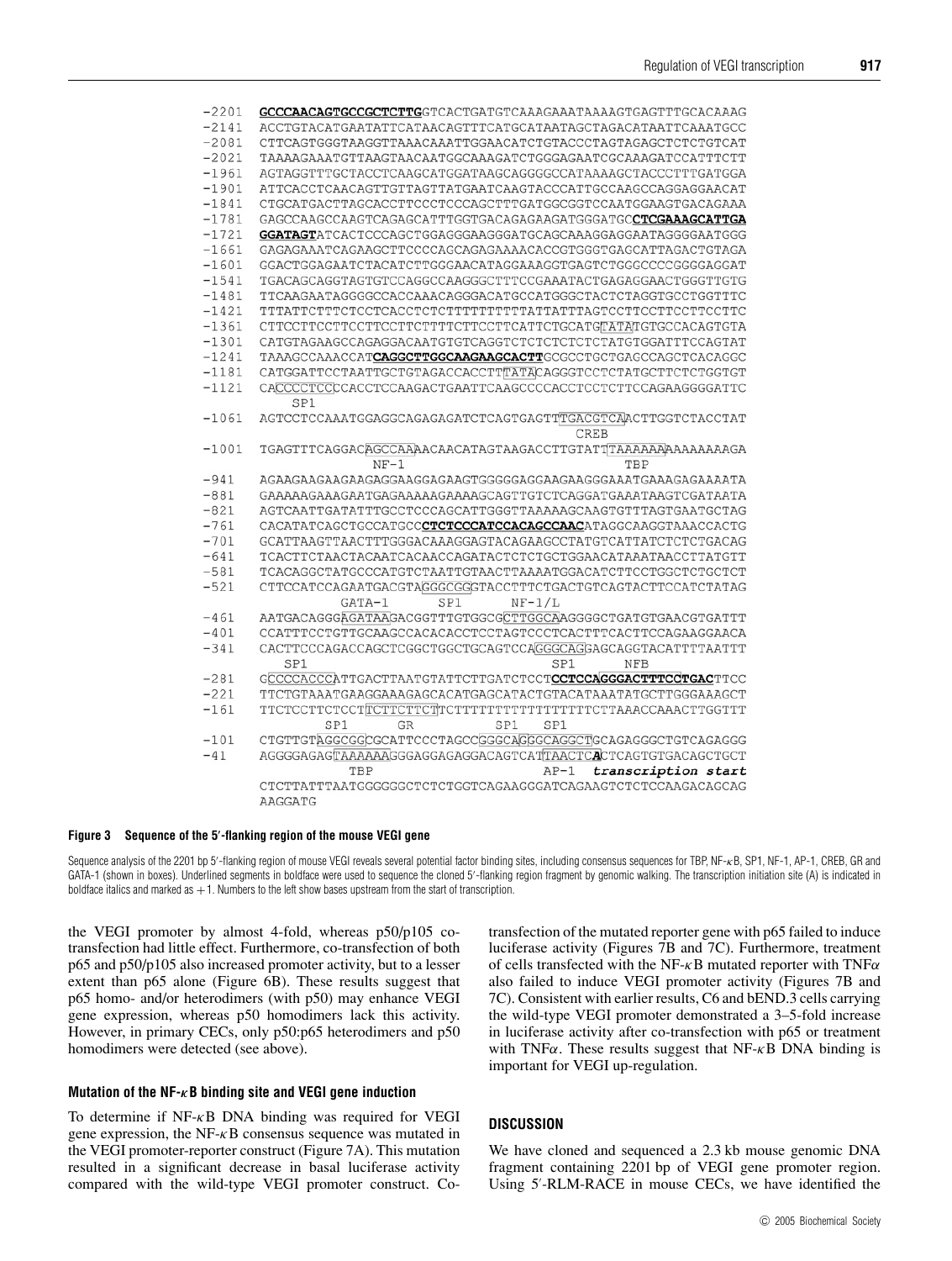

#### **Figure 4 Functional analysis of the mouse VEGI promoter**

Fragments containing different lengths of the 5'-upstream sequences of the mouse VEGI gene were cloned into a luciferase reporter construct pGL3. All deletion constructs (left panel of **A**, numbered relative to the transcription initiation site) contained 96 bp of the exon I sequence. Arrows indicate the transcription initiation site. A truncated reporter plasmid was constructed by deleting a 256 bp fragment (−312/−57) with PstI (**B**). C6 glioma and bEND.3 cells were transfected with reporter constructs and luciferase activity was normalized to *Renilla* luciferase activity encoded by co-transfected control plasmid, pGL3-VEGI (**A** and **B**, right panels). Transfections were performed in triplicate in each experiment, and results are expressed as the means  $+ S.D.$  for four experiments.

transcription initiation site of the mouse VEGI gene as an adenine at  $+1$ , located 83 bp upstream of ATG. In this genomic fragment, several potential factor binding sites were predicted, including consensus binding sequences for  $NF-<sub>k</sub>B$ , SP1, CREB, AP-1, NF-1, GR, GATA-1, and an atypical TBP-binding sequence TAAAAAA at −32/−26 (Figure 3). Deletion analysis revealed that a relative short promoter region  $-501/+96$  was as active as the full-length promoter; however, further deletion of the −312/ −57 segment caused nearly 90% promoter activity loss, suggesting that this segment was critical for transcription regulation of VEGI expression. A consensus  $NF - \kappa B$  and five potential SP1 binding elements were identified in this region.

To further investigate the regulation of VEGI gene induction, we examined cells treated with  $TNF\alpha$ , a known inducer of the gene [8]. TNF $\alpha$  rapidly increased VEGI expression in CECs with peak expression at 3 h after treatment and decreasing thereafter. This induced expression was completely blocked by treatment with the NF- $\kappa$ B inhibitor SN50, but not the SP1 inhibitor MA, suggesting the importance of  $NF-\kappa B$  DNA binding. EMSA studies demonstrated that TNF $\alpha$  increased NF- $\kappa$ B binding activity to the cognate sequence in the VEGI promoter. Supershift experiments using antibodies directed against the p50 and p65 subunits suggest that  $TNF\alpha$  specifically increased binding of the p50:p50 homodimer, as well as the p50:p65 heterodimer, to the NF- $\kappa$ B binding site. Transfection of C6 and bEND.3 cells with the p65 gene increased VEGI promoter activity, whereas transfection with p50 did not. In addition, co-transfection with both p50 and p65 genes increased promoter activity, suggesting that the p65:p65 homodimer and/or the p50:p65 heterodimer can promote VEGI gene expression, whereas p50 homodimers lack this activity. These results are consistent with literature demonstrating that p50 homodimers lack a transactivation domain, whereas heterodimers consisting of p65 and p50 represent the primary activated form of NF-κB [10,35,39,40]. Although the p65 homodimer increased



**Figure 5 NF-***κ***B and SP1 inhibitors and VEGI gene expression**

CECs grown in the presence or absence of 20 ng/ml TNF $\alpha$  were treated with or without MA (10 mM) and/or SN50 (50 ug/ml), as indicated. VEGI mRNA was quantified by real-time PCR from cell extracts, and results are expressed as means +− S.D. for three experiments (**A**). NEs from CECs treated as indicated were subjected to EMSA analysis using labelled NF-κB (**B**) or SP1 (**C**) probes. Arrows indicate the positions of NF-κB (**B**) or SP1 (**C**) specific complexes. Some oligonucleotide competition experiments were performed in the presence of 50-fold excess of unlabelled NF-κB or SP1 probe (as indicated in **B** and **C**). Shown are representative EMSAs performed in triplicate with similar results. (**D**) C6 glioma and bEND.3 cells were transfected with the  $-501/+96$  reporter construct, and grown in the presence or absence of TNF $\alpha$  and/or SN50 as indicated. Luciferase activity was determined and normalized to Renilla luciferase activity as described in Figure 4. Results are expressed as means  $+ S.D.$  for three experiments.  $*P < 0.05$ ,  $*P < 0.01$  compared with vehicle control using ANOVA and Bonferroni's post hoc test.

VEGI promoter activity in the transfection experiments, its binding to cognate DNA sequences was not detected in primary CECs, suggesting that this form may not play a role in endogenous VEGI gene expression.

The importance of the NF- $\kappa$ B binding site for VEGI expression was further supported by experiments involving the mutation of the NF- $\kappa$ B binding site in the VEGI promoter. Reporter constructs carrying a mutated NF-κB site decreased the basal promoter activity and failed to increase promoter activity after transfection with p65 or treatment with TNF $\alpha$ . Consistent with this finding, SN50 attenuated basal and  $TNF\alpha$ -stimulated promoter activity in C6 and bEND.3 cells transfected with the VEGI promoter construct. Furthermore, SN50 inhibited basal and TNF $\alpha$ -induced VEGI mRNA expression in primary CECs. Collectively, these results suggest that  $NF-<sub>K</sub>B$  binding is important for basal and induced expression of the VEGI gene.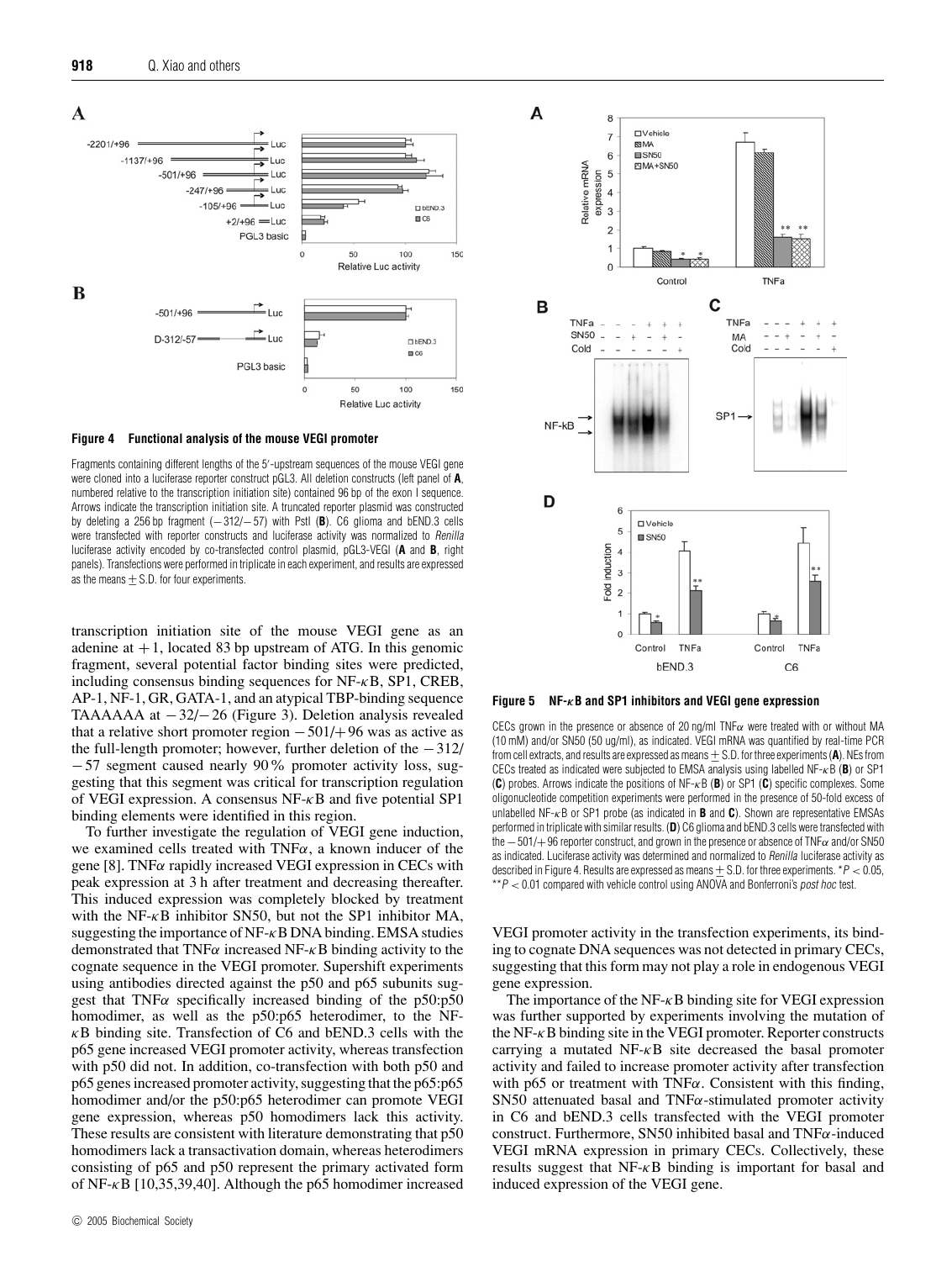

**Figure 6 NF-***κ***B subunits and VEGI promoter activity**

(**A**) CECs grown in the presence or absence of TNFα were subjected to NF-κB EMSA. Some of the NEs were preincubated with 2  $\mu$ g of polyclonal anti-p50 or anti-p65 antibody for 15 min at room temperature before the addition of the labelled NF-κB probe. Arrows indicate the location of NF-κB specific complexes and supershifted (SS) bands. Shown is a representative EMSA performed in triplicate with similar results. (**B**) C6 glioma and bEND.3 cells were co-transfected with the  $-501/+96$  reporter constructs and pcDNA3.1-derived p65 or p50/p105 expression constructs. Each transfection was performed with 1  $\mu$ g of reporter construct and 1  $\mu$ g of pcDNA3.1-based expression construct. (pcDNA3.1 was used as the control.) Luciferase activity was determined and normalized to Renilla luciferase activity as described in Figure 4. Results are expressed as means  $\pm$  S.D. for three experiments. \*P < 0.05 compared with pcDNA3.1 controls using ANOVA and Bonferroni's post hoc test.

Although its role in angiogenesis remains unclear, VEGI appears to be a potent inhibitor of endothelial cell growth as well as an inducer of endothelial cell apoptosis [1,2,5,6]. Both actions are against angiogenic drive [1,5,6], in agreement with the *in vivo* effects of VEGI in inhibiting angiogenesis [1,4,5]. It is of interest that several pro-angiogenic proteins, including vascular endothelial growth inhibitor and its receptors, interleukin-8, basic fibroblast growth factor, platelet-activating factor, angiopoitin-1 and its receptor Tie-2 are induced by TNF $\alpha$  [41–46]. Moreover, expression of many of these genes appears to be under the influence of NF- $\kappa$ B activity [41,45,47]. It has been suggested that TNFα-induced angiogenesis may represent pathological angiogenesis, similar to that seen in rheumatoid arthritis [48]. That anti-angiogenic VEGI is also up-regulated by  $TNF\alpha$  through NF- $\kappa$ B activity raises the possibility that pathological angiogenesis may involve the dual activation of both pro- and anti-angiogenic factors, initiating a cycle of dysregulated angiogenesis.

The present study is the first to characterize functional control of the VEGI promoter. Our findings suggest that the full-length mouse VEGI gene appears to be transcribed from a major trans-



**Figure 7 Mutation of the NF-***κ***B binding site in the VEGI promoter**

The NF-κB binding site was mutated (as indicated in **A**) in the −501/+96 reporter construct. Wild-type or mutated constructs were transfected into C6 (**B**) or bEND.3 (**C**) cells, which were either co-transfected with the p65 plasmid or treated with  $TNF\alpha$ , as indicated. Luciferase activity was determined and was normalized to Renilla luciferase activity as described in Figure 4. Results are expressed as means  $\pm$  S.D. for three experiments. \*P < 0.05, \*\*P < 0.01 compared with  $NF - \kappa B$  wild-type controls using two-tailed Student's t test.

cription initiation site. Critical control of VEGI expression resides in a segment within the promoter that carries NF-κB and SP1 binding sites, and binding of  $NF- $\kappa$ B$  to this site is important for basal and  $TNF\alpha$ -induced VEGI expression. Further characterization of the promoter region of this gene may help to elucidate mechanisms of VEGI regulation and angiogenesis under physiological and pathological conditions.

This work is supported by National Science Council grant 92-2321-B038-003 (to C. Y. H.) and NIH grants K08 NS002190 and R01 NS51625 (to J. M. L.) and American Heart Association grant 00460066Z (to J. M. L.).

#### **REFERENCES**

- 1 Zhai, Y., Ni, J., Jiang, G. W., Lu, J., Xing, L., Lincoln, C., Carter, K. C., Janat, F., Kozak, D., Xu, S. et al. (1999) VEGI, a novel cytokine of the tumor necrosis factor family, is an angiogenesis inhibitor that suppresses the growth of colon carcinomas in vivo. FASEB J. **13**, 181–189
- 2 Yue, T. L., Ni, J., Romanic, A. M., Gu, J. L., Keller, P., Wang, C., Kumar, S., Yu, G. L., Hart, T. K., Wang, X. et al. (1999) TL1, a novel tumor necrosis factor-like cytokine, induces apoptosis in endothelial cells. Involvement of activation of stress protein kinases (stress-activated protein kinase and p38 mitogen-activated protein kinase) and caspase-3-like protease. J. Biol. Chem. **274**, 1479–1486
- 3 Tan, K. B., Harrop, J., Reddy, M., Young, P., Terrett, J., Emery, J., Moore, G. and Truneh, A. (1997) Characterization of a novel TNF-like ligand and recently described TNF ligand and TNF receptor superfamily genes and their constitutive and inducible expression in hematopoietic and non-hematopoietic cells. Gene **204**, 35–46